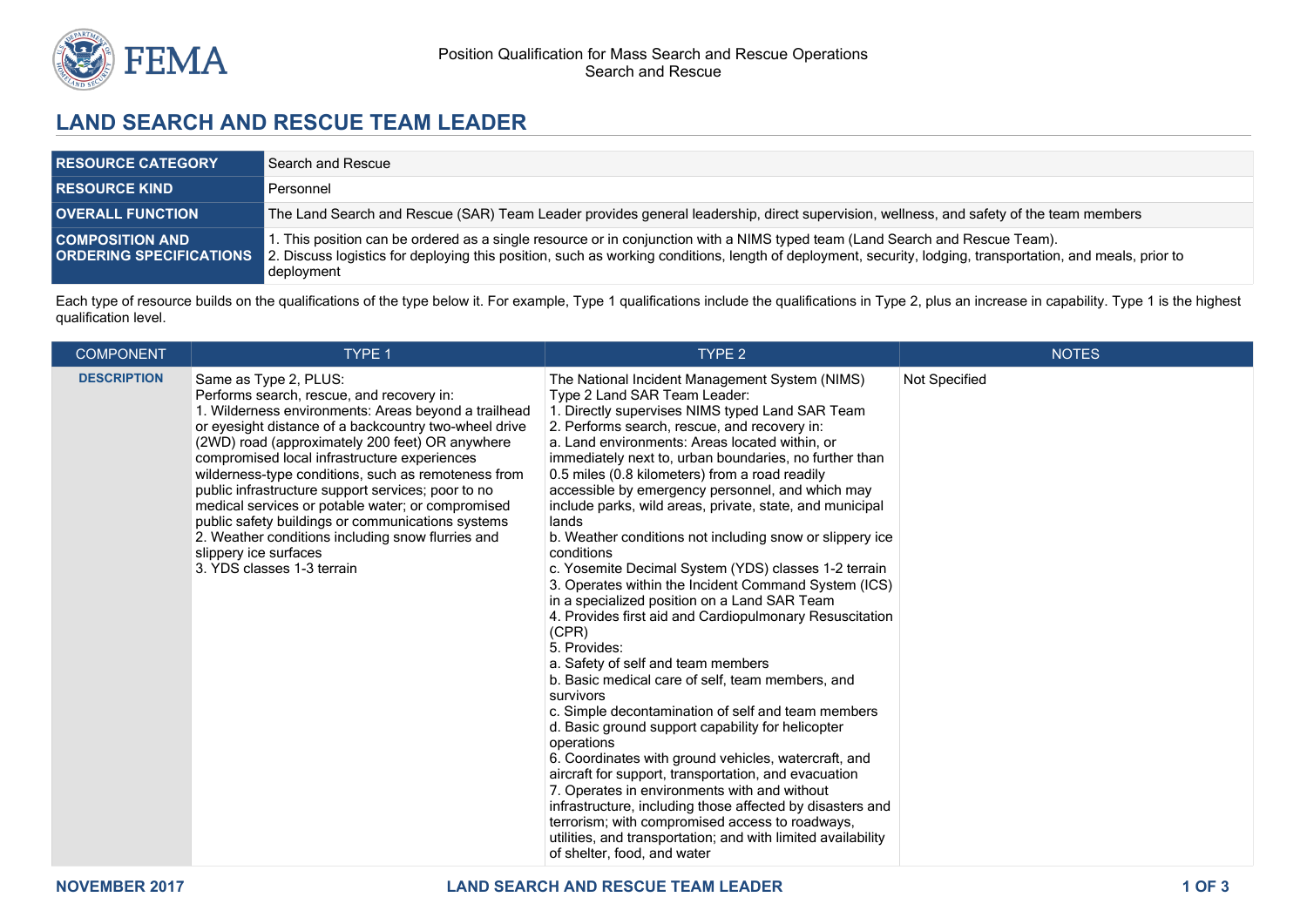

## Position Qualification for Mass Search and Rescue Operations Search and Rescue

| <b>COMPONENT</b>                                                                                           | TYPE 1                                                                                                                                                                                                                                        | TYPE 2                                                                                                                                                                                                                                                                                                                                                                                                                                                        | <b>NOTES</b>                                                                                                                                                                                                                                                                                                                                                                                     |
|------------------------------------------------------------------------------------------------------------|-----------------------------------------------------------------------------------------------------------------------------------------------------------------------------------------------------------------------------------------------|---------------------------------------------------------------------------------------------------------------------------------------------------------------------------------------------------------------------------------------------------------------------------------------------------------------------------------------------------------------------------------------------------------------------------------------------------------------|--------------------------------------------------------------------------------------------------------------------------------------------------------------------------------------------------------------------------------------------------------------------------------------------------------------------------------------------------------------------------------------------------|
| <b>EDUCATION</b>                                                                                           | Not Specified                                                                                                                                                                                                                                 | Not Specified                                                                                                                                                                                                                                                                                                                                                                                                                                                 | Not Specified                                                                                                                                                                                                                                                                                                                                                                                    |
| <b>TRAINING</b>                                                                                            | Same as Type 2, PLUS:<br>1. All training identified for the NIMS Type 1 Land SAR<br>Technician<br>2. Operational leadership training in Wilderness<br>environments that meet or exceed the requirements of<br>ASTM International (ASTM) F2685 | Completion of the following:<br>1. All training identified for the NIMS Type 2 Land SAR<br>Technician<br>2. All Hazards Team Leader level training or equivalent<br>3. IS-703: NIMS Resource Management<br>4. Operational leadership training                                                                                                                                                                                                                 | Operational leadership training should be consistent<br>with National Park Service (NPS) or United States<br>Coast Guard (USCG) Operational Leadership training;<br>National Wildfire Coordinating Group (NWCG) L-180:<br>Human Factors in the Wildland Fire Service; and<br>NWCG L-280: Followership to Leadership or Authority<br>Having Jurisdiction (AHJ)-Determined equivalent<br>training. |
| <b>EXPERIENCE</b>                                                                                          | Same as Type 2Same as Type 2, PLUS:<br>1. All knowledge, skills, and abilities for the NIMS Type<br>1 Land SAR Technician<br>2. Experience leading wilderness search teams in the<br>field                                                    | Knowledge, Skills, and Abilities<br>1. All knowledge, skills, and abilities for the NIMS Type<br>2 Land SAR Technician<br>2. Knowledge of the EMAC deployment process<br>3. Knowledge of the capabilities of canine search for<br>land and wilderness environments<br>Experience:<br>Completion of a Land SAR Team Leader Position Task<br>Book (PTB) or equivalent AHJ documentation                                                                         | Not Specified                                                                                                                                                                                                                                                                                                                                                                                    |
| <b>PHYSICAL/MEDICAL</b><br><b>FITNESS</b>                                                                  | Same as Type 2                                                                                                                                                                                                                                | 1. Arduous<br>2. Meets minimum physical fitness standards, in<br>accordance with the AHJ's Job Related Physical Ability<br>Test (JRPAT)<br>3. Maintains AHJ-determined medical fitness suitable<br>for the environment and job requirements<br>4. Maintains immunizations in accordance with the U.S.<br>Department of Health and Human Services Centers for<br>Disease Control's recommended adult immunization<br>schedule for the United States of America | The NIMS Guideline for the National Qualification<br>System (NQS) defines Physical/Medical Fitness levels<br>for NIMS positions.                                                                                                                                                                                                                                                                 |
| <b>CURRENCY</b>                                                                                            | Same as Type 2, PLUS:<br>This position maintains currency for the NIMS Type 1<br>Land SAR Technician position                                                                                                                                 | 1. Functions in this position during an operational<br>incident, planned event, exercise, drill, or simulation<br>once every three years or as the AHJ determines<br>2. This position maintains currency for the NIMS Type 2<br>Land SAR Technician position<br>3. Background checks as applicable law permits or<br>requires                                                                                                                                 | Provider must carry out and use any background<br>checks as applicable law specifies. This may include a<br>background check completed within past 12 months;<br>sex-offender registry check; and a local, state, and a<br>local, state, and national criminal history.                                                                                                                          |
| <b>PROFESSIONAL AND Same as Type 2</b><br><b>TECHNICAL</b><br><b>LICENSES AND</b><br><b>CERTIFICATIONS</b> |                                                                                                                                                                                                                                               | Not Specified                                                                                                                                                                                                                                                                                                                                                                                                                                                 | Not Specified                                                                                                                                                                                                                                                                                                                                                                                    |